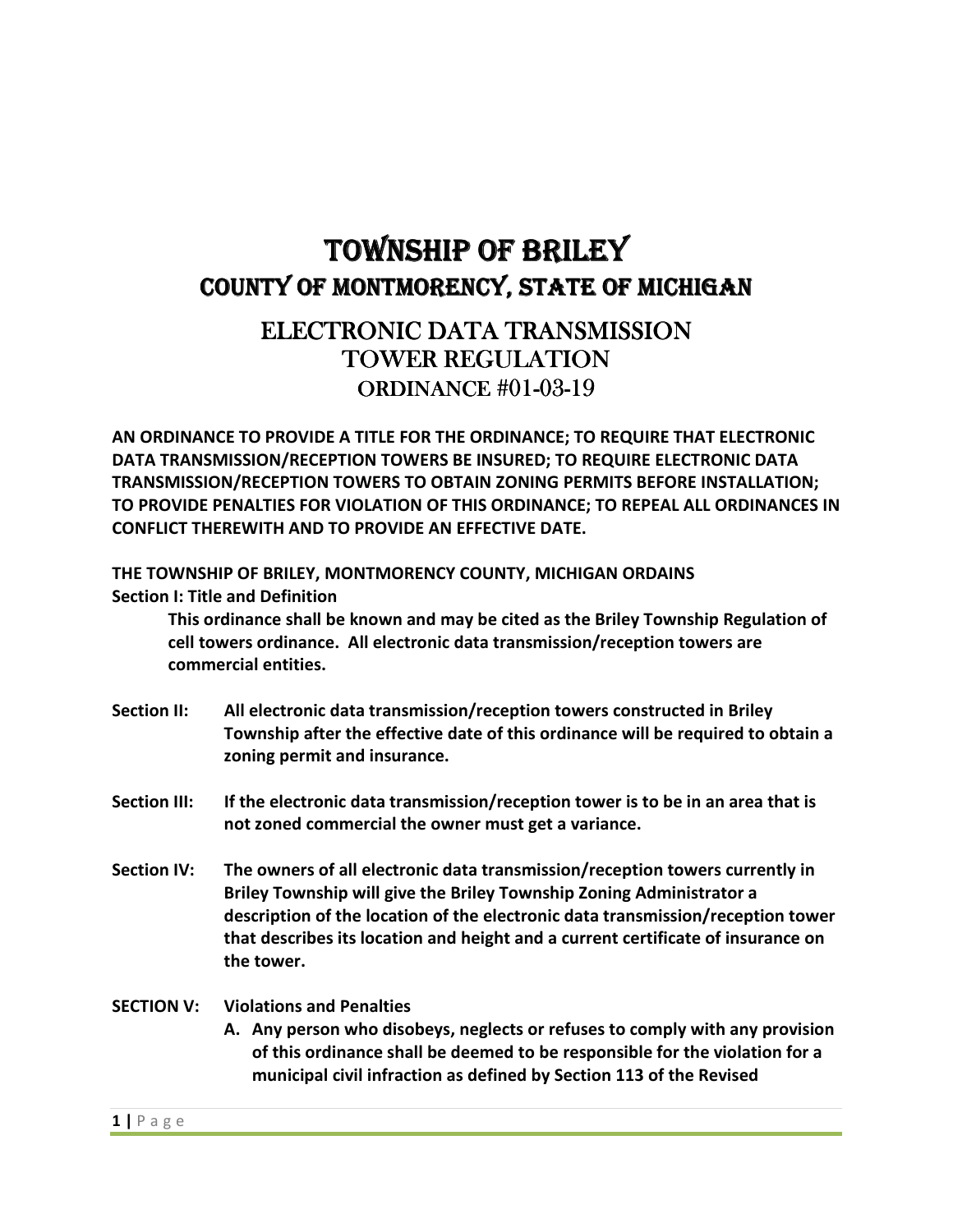**Judicature Act of 1961, being Michigan Public Act 236 of 1951, as amended ("Public Act 236")** 

- **B. The Briley Township Supervisor, the Briley Township Zoning Administrator and Briley Township officials and employees as may be authorized by the Township Board of Trustees are** *authorized to administer and enforce* **this ordinance and issue municipal civil infraction citations.**
- **C. A municipal civil infraction action may be commenced upon the issuance of a citation by an authorized local official directing the defendant to appear in court.**
- **D. Failure of the defendant to appear within the time specified on a citation or at the time scheduled for a hearing or appearance is a misdemeanor punishable by up to ninety (90) days in jail and/or up to a Five Hundred (\$500.00) Dollar fine, plus costs of prosecution, and can result in the entry of a default judgment against the defendant on the municipal civil infraction.**
- **E. A defendant found responsible by the judge or magistrate for a violation of this ordinance shall pay a fine not to exceed Five Hundred (\$500.00) Dollars, plus costs, which are not limited to the costs taxable in ordinary civil actions and may include all expenses, direct or indirect, to which the township has been put in connection with the municipal civil infraction, up to the entry of judgment. Except as otherwise provided by law, costs shall be payable to the general fund of the township**
- **F. In addition to ordering a defendant to pay a civil fine and costs, the court may issue and enforce any judgment, writ, or order (including but not limited to injunctive relief) necessary to enforce this ordinance, in accordance with Section 8302 of Public Act 236.**
- **G. If a defendant fails to comply with an order or judgment issued pursuant to Section 8727 of Public Act 236 within the time prescribed by the court, the time prescribed by the court, the court may proceed under Sections 8302, 8729, and 8731 or Public Act 236, 12 applicable.**
- **H. Each day on which any violation of this ordinance continues constitutes a separate offense, and the** *offender shall by subject to the applicable fine, costs, penalties and sanctions for each separate offence.*
- **I. In addition to any remedies available by law, the Township may bring an action for an injunction or other process against a defendant to restrain, prevent, or abate any violation of this ordinance.**

# **SECTION V: SEVERABILITY**

**The provisions of this ordinance are hereby declared to be severable. If any clause, sentence, word, section or provision is hereafter declared void or unenforceable for any reason by a court of competent jurisdiction, it shall not affect the remainder of such ordinance which shall continue in full force and effect.**